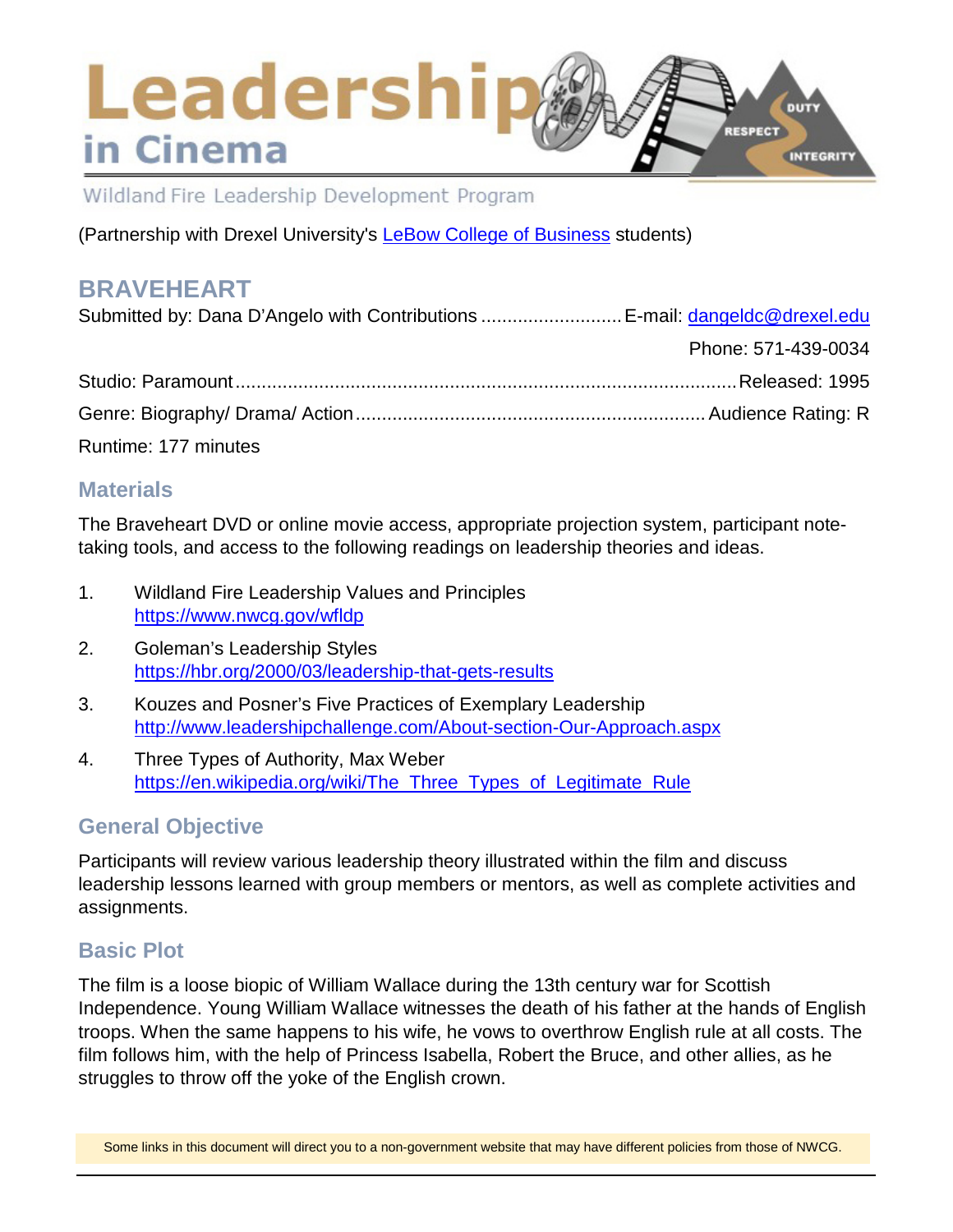# **Cast of Main Characters**

# **Facilitation Options**

Braveheart is a film largely focused on a single leader, his accomplishments and the ways in which he leads. However, there are also a number of other characters who display leadership to whom the main character, William Wallace, can be compared (including King Edward, Robert the Bruce and Princess Isabella). Special attention should be paid to comparing and contrasting the leadership of these different characters. Participants should become familiar with the leadership theories listed above, and be able to cite specific examples from the film that display those characteristics. Students should also be able to put the film in a historical context, being able to relate the social theories to the social expectations of the time.

(Disclaimer: YouTube clips may become unavailable without notice.)

#### **General full-film facilitation guidelines**

- 1. Assign readings before the class. Have students reflect and take notes beforehand.
- 2. Have a class discussion on the articles. Have students make predictions about the film.
- 3. Pause at relevant points to draw attention to important moments in the film.
- 4. Have students take notes throughout the film to discuss later.
- 5. After the film, have students break into small groups with a handful of discussion questions.
- 6. Have the entire class come together to discuss the leadership principles in the film.
- 7. Have students cite specific examples from the film to support their assertions.
- 8. Assign a personal reflection on the film and leadership afterwards.

## **Part One: Wildland Fire Values and Principles in Braveheart**

#### **Objective**

Participants will watch the film and take note of examples of Wildland Fire Leadership Values and Principles, and then examine and discuss how William Wallace and other main characters display these values and principles.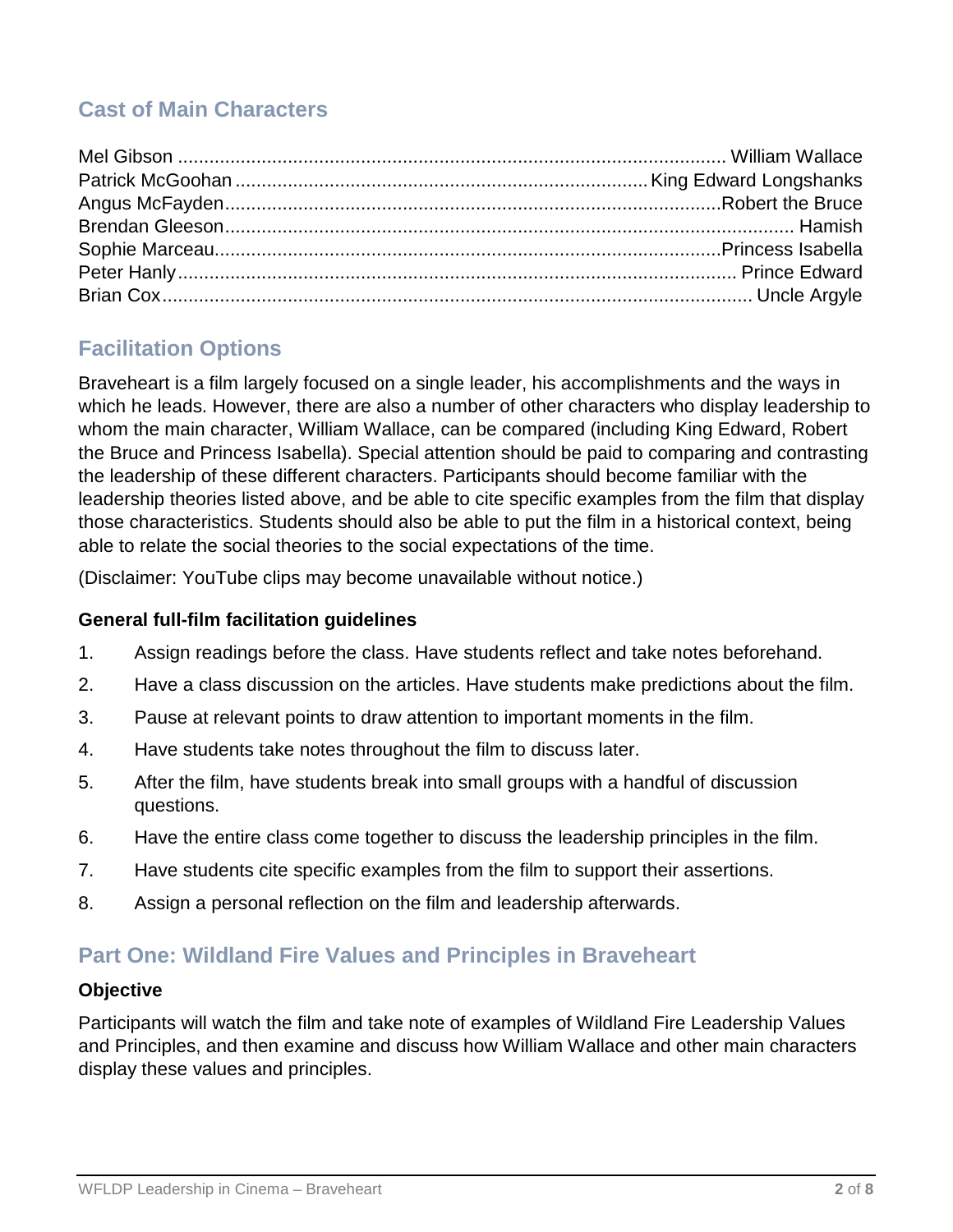#### **Duty Examples and Clip Usage**

- Develop Subordinates for the Future: When William Wallace is still a young boy, his uncle comes to take him to live with him so he can train William. Before he trains William how to fight, however, he trains him how to think like a leader by thinking for himself and making good decisions.
- Make Sound and Timely Decisions: William Wallace is able to convince Sir Robert the Bruce to unite the clans of Scotland in their mission of winning freedom from the English. This decision had to have been made quickly or else the English would have been able to defeat them easily in their next battle and it was a very good decision because it unified the people of Scotland and made them learn to work together. <https://www.youtube.com/watch?v=0BYx3Y8d4JQ>
- Make Sound and Timely Decisions: Once Wallace had learned of the strong power that were the English horsemen, he decided that before they met in battle again, the Scots should make spears twice as long as a person in order to combat these horsemen. When they were put to use in battle, it took extremely good judgment, timing, and courage on Wallace's part to be able to render to long spears effective against the horsemen. As the horses were running full speed at them, if he had told the men to put up their spears too early, the horsemen would have slowed and avoided the attack, but if he had given the order too late, the Scots would've been trampled and slaughtered by the English.
- Make Sure Tasks are Understood, Supervised, and Accomplished: At the beginning of one of the battles against the English, William Wallace develops a plan to defeat the English archers. His plan is to lure the English horsemen toward the Scots and then have the Scottish horsemen ride around the battlefield and kill the archers from the rear while they are unprotected. He ensures that the Scottish horsemen know what to do by personally giving them the order.
- Be Technically and Tactically Proficient: When William Wallace is inside the tent of Princess Isabella and she was trying to tell him that the English King Edward I ("Longshanks") wanted peace, her protector begins speaking to her in Latin. He says that Wallace is a savage and a liar, to which Wallace responds in Latin, "I never lie, but I am a savage. Or in French if you prefer (spoken in French)." By doing this, Wallace proved that he was not a fool, and that he was in fact intelligent enough to deal with the responsibility that he had accepted in leading the Scots. This also gained him the respect of the princess and made her more willing to listen to him about how the English king was lying and wanted to kill the Scots. [https://www.youtube.com/watch?v=GmnP0MM\\_Ah4](https://www.youtube.com/watch?v=GmnP0MM_Ah4)

#### **Respect Examples and Clip Usage**

- Keep Subordinates Informed: While the Scots had established a temporary camp in the forest, Wallace had gotten the idea to craft long spears from the tall forest trees. As soon as the idea struck him, he told the other men that he was planning with so that they would in turn tell the smaller factions of men that they each commanded.
- Build the Team: Perhaps one of the greatest and most famous scenes from the movie, Braveheart, occurred at the start of the first battle between the Scots and the English. Before this point, the clans of Scotland had not been united and were very disjointed as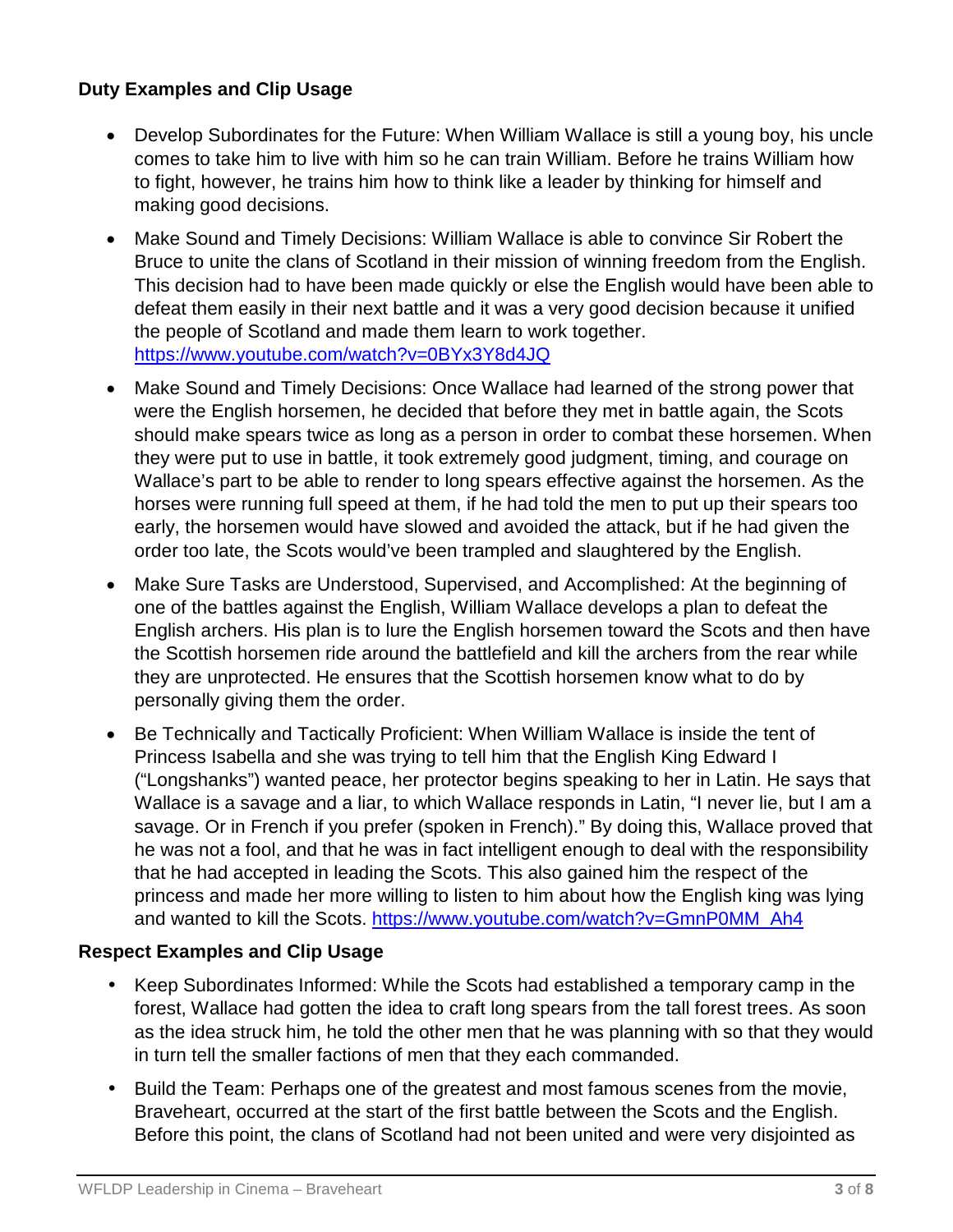well as fearful of the English. Before William Wallace arrived to the battle field, the Scots were not very motivated to fight as a result of poor leadership, and were therefore planning to leave and surrender. Wallace arrived and delivered a very motivating speech which gave the men of Scotland pride, courage, and something to fight for: freedom. <https://www.youtube.com/watch?v=lEOOZDbMrgE> (view from 1:34-3:09)

#### **Integrity Examples and Clip Usage**

- Set the Example: In this scene, the former Scottish king, who is stricken with leprosy, is talking to his son who will soon take the throne. His son says something to the effect that they will have to fight the English to win their nobility. The King replies, "It's the ability to compromise that makes a man noble." This is an important line because it shows how, although he has evil intentions, the Scottish king still tries to make attempts to attain peace. By doing this, he is also training his son, who will become king, how to lead others by example.
- Set the Example: By this time in the movie, the Scots had taken the offensive and their plan was to attack the English castle where King Edward I ("Longshanks") resided. To put this plan into effect, the Scots rig a battering ram and begin smashing it into the castle doors. The English castle soldiers pour hot oil down on the Scots and their ram, and then light it on fire. This begins to deeply frighten the other Scots from attacking, but William Wallace races to the battering ram and immediately helps to push it. They end up breaking through the castle doors and invade as planned. This was an incredibly dangerous situation because of the flaming oil everywhere, including on the battering ram, but Wallace recognized that he could not ask something of his men that he was not willing to do, so he helped push the flaming battering ram.
- Set the Example: In one short, but powerful scene, Wallace is at the castle of Sir Robert the Bruce. Wallace mentions that every man present should fight. Sir Robert the Bruce argues that they needed the nobles, and so they should risk their lives. To this, Wallace responds, "…Your title gives you claim to the throne of our country, but men don't follow titles, they follow courage." This statement shows that Wallace intends to lead his men from the front and set an example for them to follow. He knows that as a result, they will respect him more than any king.
- Set the Example: During his death sentence, William Wallace remains true to his values and beliefs. He is hung, put on a rack and stretched, and finally disemboweled; and yet never does he beg for mercy. He did not even accept a pain-numbing potion that Princess Isabella had offered him the night before. His final word, shouted at the top of his lungs, was "FREEDOM." The reason he did all of this was to provide one last example of his leadership in the hopes that his friends and men would continue to fight for Scotland's freedom after he died. (view from 1:00-2:00).
- Know Yourself and Seek Improvement: At the end of the second battle, at Falkirk, Wallace is gravely wounded, yet he attempts to kill the fleeing King Edward I. One of King Edward's knights turns back and knocks Wallace off his horse. This knight turned out to be Sir Robert the Bruce, who had betrayed the Scots in this battle. Later, while Sir Robert is talking with his father, he is angry at himself because of what he had done and because he can't get the image of Wallace's look of confusion and disgust when he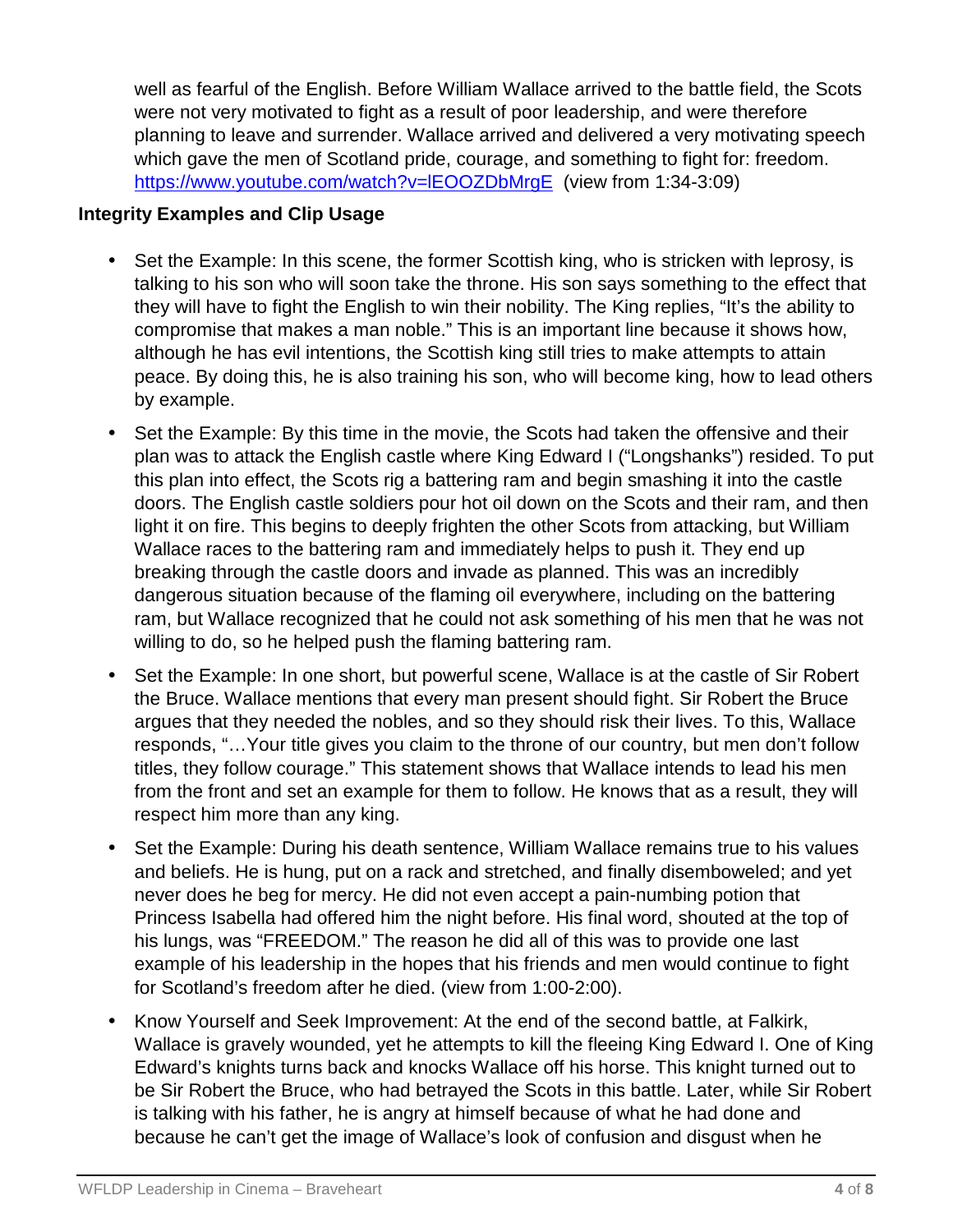realized Sir Robert's betrayal. Sir Robert tells his father, "I don't want to lose heart! I want to believe as he does. I will never be on the wrong side again." By saying this, Sir Robert recognized his mistake and resolves to improve himself.

• Seek Responsibility and Take Responsibility for Your Actions: Near the end of the movie, Wallace comes before the English magistrate, who accuses him of high treason against King Edward I, whom they refer to as Wallace's king. They offer Wallace a more humane death sentence if he swears allegiance to King Edward I. He does not, however, and assumes responsibility for the actions that he had taken to gain Scotland its freedom. As a result, he dies a painful death by disembowelment.

# **Part Two: Goleman's Leadership Styles in Braveheart**

#### **Objective**

Participants will examine and discuss Goleman's Leadership Styles as they appear in the film Braveheart.

### **Style Examples and Clip Usage**

- Pacesetting William Wallace earns respect as a leader by first leading by example. His acts of bravery set a standard for which his followers praise. This is demonstrated when his actions to save and later to avenge his lover, Murron, incite the town to overthrow the English garrison in town. Wallace's initial act that inspires his followers is his rescue of Murron from the English soldier who tries to rape her [\(http://www.youtube.com/watch?v=pKEwvDFqMGw\)](http://www.youtube.com/watch?v=pKEwvDFqMGw).
- Authoritative William Wallace's most often-exercised style of leadership is authoritative leadership. Wallace does not command his troops into battle coercively, or from behind; rather, he mobilizes them forward and leads them there, always at the front of his line, opting for a "come with me" style that still makes it clear that he is the leader. This is the style of leadership that is best portrayed in the landmark scene of Braveheart, just before the Battle of Stirling, when he inspires his men with a speech before leading them into combat [\(http://www.youtube.com/watch?v=gr\\_OpFxCx-A\)](http://www.youtube.com/watch?v=gr_OpFxCx-A).
- Coercive Wallace does not exercise coercive leadership except when absolutely necessary. This should be duly noted, as he is best able to achieve his goals when he leads his followers instead of commanding them. Furthermore, Wallace's coercion is not so direct and immediate as it is indirect and applied by example. For instance, Wallace does not coerce the noblemen Lochlan and Mornay into following him, but kills them after they betray him on the battlefield so that he can make an example of them and of his strength

[\(http://www.youtube.com/watch?v=1KdjUNIcP8k&list=PL26BF9109756D29DA&index=6&](http://www.youtube.com/watch?v=1KdjUNIcP8k&list=PL26BF9109756D29DA&index=6&feature=plpp_video) [feature=plpp\\_video\)](http://www.youtube.com/watch?v=1KdjUNIcP8k&list=PL26BF9109756D29DA&index=6&feature=plpp_video).

#### **Style Discussion Questions**

• Is Wallace's leadership adaptive? In other words, does he really change his leadership style from situation to situation? Does he use other styles of leadership (coaching, affiliative, democratic, supportive, charismatic, etc.)?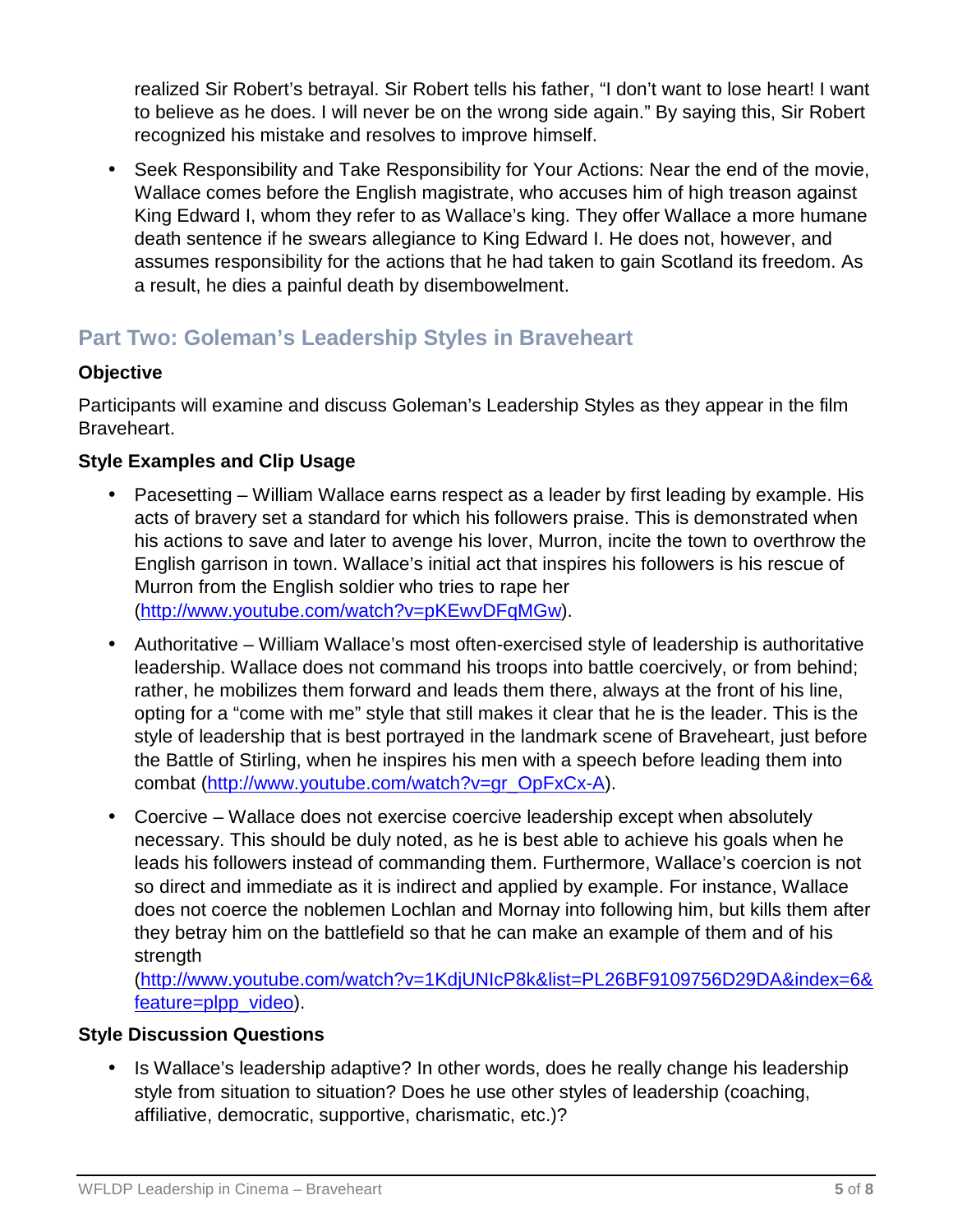- What are the styles of other leaders in the film? For instance, what is the leadership style of Wallace's father and uncle? Of the Scottish noblemen? Of Princess Isabella? Of other leaders in the film?
- Given the overarching situation (rebellion of the Scottish against the more-powerful English), what would you say is the most effective style of leadership? Why?
- Forgetting Goleman's research for now, how would you categorize the styles of Wallace's leadership?
- Of the Goleman styles that Wallace utilizes, which would you say is the most effective? Why?

# **Part Three: Kouzes' and Posner's Leadership Behaviors in Braveheart**

### **Objective**

Participants will examine Kouzes' and Posner's Leadership Behaviors as displayed in Braveheart. Using critical thinking, they may evaluate the characters and their actions that display these behaviors.

### **Behavior Examples and Clip Usage**

- Model the Way [\(http://www.wingclips.com/movie-clips/braveheart/test-of-manhood\)](http://www.wingclips.com/movie-clips/braveheart/test-of-manhood) In this clip, Wallace engages in a throwing contest with an old friend. He clarifies his values of aspects important for battle which is to be recognized by the surrounding audience of future soldiers.
- Inspire a Shared Vision [\(http://www.youtube.com/watch?v=gr\\_OpFxCx-A\)](http://www.youtube.com/watch?v=gr_OpFxCx-A) This most famous Wallace speech exemplifies how to appeal to others through shared aspirations.
- Challenge the Process [\(http://www.youtube.com/watch?v=pKEwvDFqMGw\)](http://www.youtube.com/watch?v=pKEwvDFqMGw) In this clip, both Wallace and his wife show this behavior by challenging the authority of the English noblemen. Wallace risks killing all the English men for revenge of killing his wife and actually inspires his village to fight for their freedom.
	- o Show the scene and discuss the negative aspects of Wallace's leadership shown in this clip (which should be about his habit of revenge). To intensify this point, watch following clip:<http://www.youtube.com/watch?v=1KdjUNIcP8k>
		- Is this revenge justified? Does this revengeful side make him a bad leader?
- Challenge the Process [\(http://www.youtube.com/watch?v=PD5Imb7vWSc&list=PLAB279B04907EFBF1&index=](http://www.youtube.com/watch?v=PD5Imb7vWSc&list=PLAB279B04907EFBF1&index=6&feature=plpp_video) [6&feature=plpp\\_video;](http://www.youtube.com/watch?v=PD5Imb7vWSc&list=PLAB279B04907EFBF1&index=6&feature=plpp_video) warning: fairly graphic content) – Another huge risk taken by Wallace was the ingenious idea of constructing the wooden spikes to combat the English cavalry. This expresses how great an impact his ideas have and the success he possesses.
- Enable Others to Act [\(http://www.wingclips.com/movie-clips/braveheart/political](http://www.wingclips.com/movie-clips/braveheart/political-bickering?play=1)[bickering?play=1\)](http://www.wingclips.com/movie-clips/braveheart/political-bickering?play=1) – In this clip, the true support of his fellow soldiers is shown. In addition, Wallace's small speech attempts collaboration by expressing the faults of all present bickering parties and then stating his plan of action to invade England.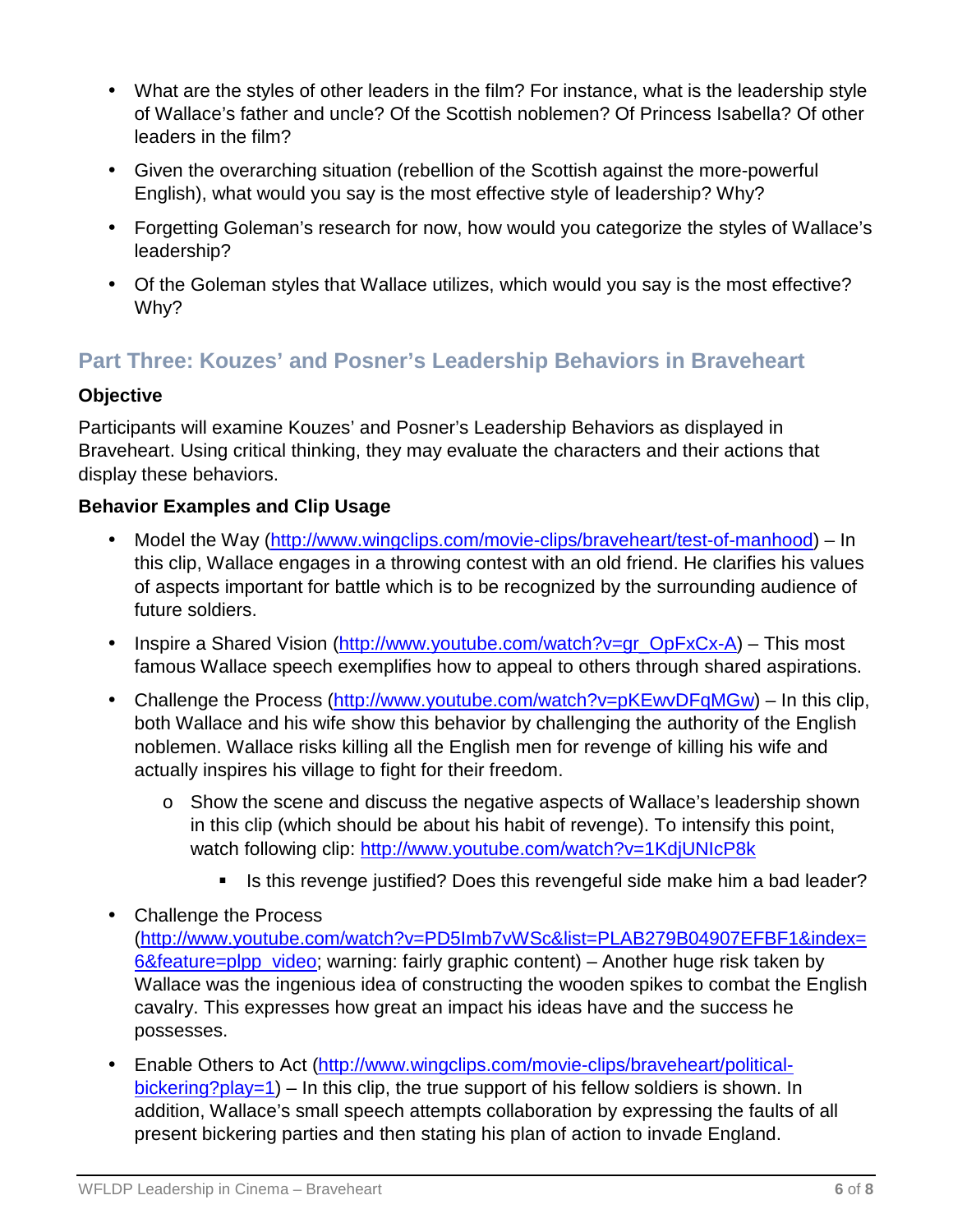• Encourage the Heart [\(http://www.wingclips.com/movie-clips/braveheart/lead](http://www.wingclips.com/movie-clips/braveheart/lead-them?play=1)[them?play=1\)](http://www.wingclips.com/movie-clips/braveheart/lead-them?play=1) – In this clip, Wallace urges Robert the Bruce to become the leader the people need. He creates a spirit of community by expressing his support for him if follows his instruction

# **Part Four: Max Weber's Three Leaders, Three Types of Leadership**

#### **Objective**

Sociologist Max Weber listed three kinds of legitimate authority. That is, authority that is accepted by its constituents. It is important that authority have legitimacy so that a leader can consistently lead, without constantly having to convince follower's that the particular action is legitimate. Their judgment is accepted as a whole. In modern society, there are three main sorts of legitimate leadership, each exemplified by a different character in Braveheart.

- Charismatic Leadership William Wallace is a prime example of a charismatic authority. The authority of charismatic leaders is centered largely around their personalities. That is, people want to follow them because they like their personalities. Charismatic leaders are powerful because they do not need to obtain their authority from a hereditary or elected source. In the film, people followed Wallace simply because he proved himself in battle and roused their passion with words. However, he also had to work harder to maintain his authority since there was nothing keeping him a leader besides the fact that people wanted to be led by him. If he were to do something to lose that trust, he would lose all legitimacy.
- Traditional Authority Robert the Bruce displayed traditional authority. Though he did act in their interests, the Scottish people respected Robert more because of who he was than what he did. Traditional authority is highly tied to the things that the society sees as sacred. To the Scots, the Scottish lineage was an important part of their heritage, and a symbol of their resistance against the English. Robert the Bruce was, for the Scots, tied to their heritage making him a traditional leader in the most literal sense of the word. This way of gaining authority can lead to rather dictatorial tendencies, which Robert the Bruce occasionally displayed, but it ultimately depends on the individual.
- Rational-Legal Authority Rational-legal authority is based, fittingly, on legally held or elected positions. The individual's authority stems entirely from that; if they were to lose that position they would lose their authority. Kind Edward Longshanks is in this position. He is not well respected, particularly in Scotland, because of the brutality with which he treats his people. There, he lacks traditional power as well because he is not their traditional leader. All of his authority comes from the fact that he has the means of enforcement (a legal leg to stand on, armies, etc.).

## **Part Five: Cummings' and Worley's Theory of Organized Development**

#### **Objective**

Thomas Cummings and Christopher Worley developed a theory on organized development which they defined as a system wide application of behavioral science knowledge to the planned development and reinforcement of organizational strategies, structure, and processes